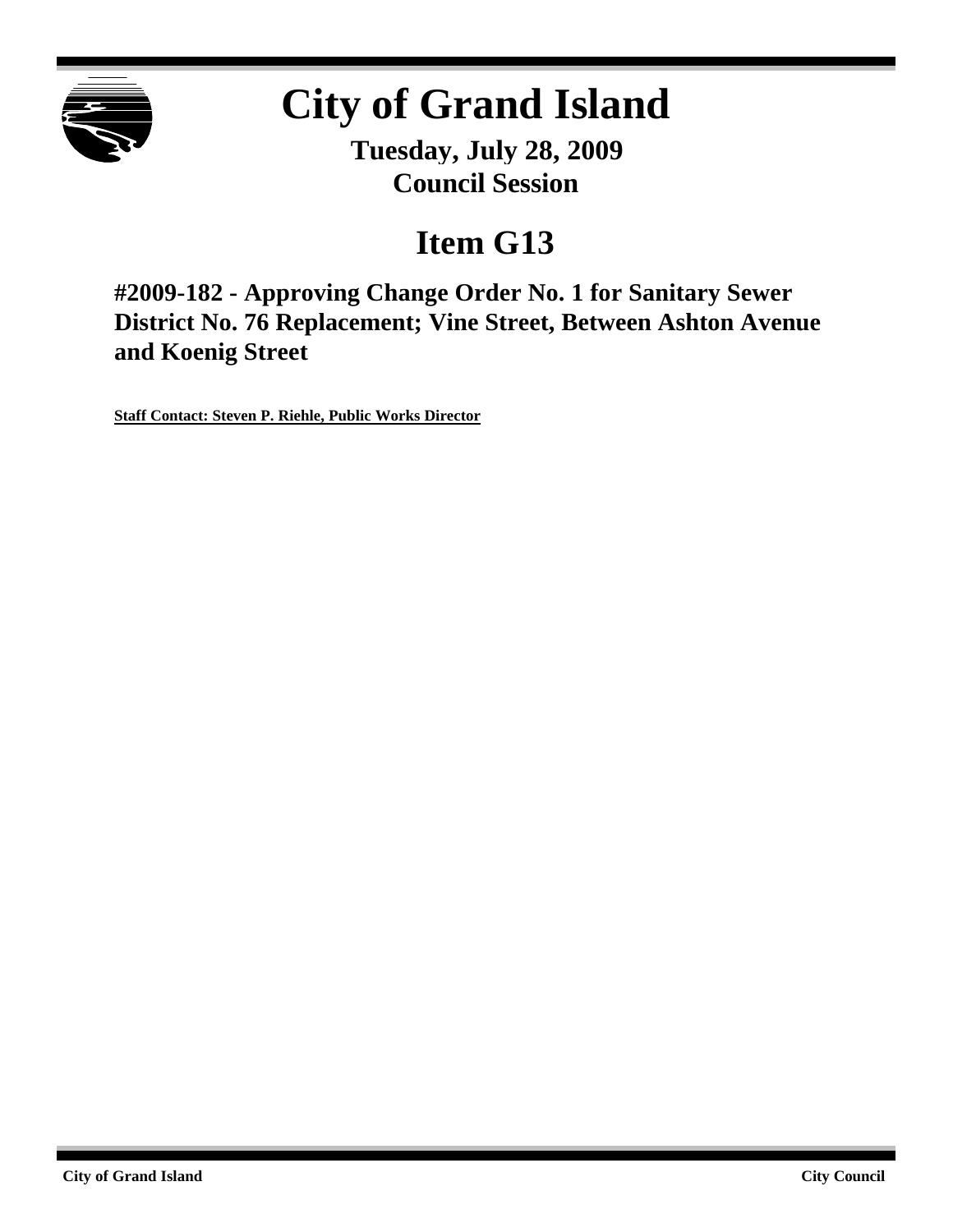### **Council Agenda Memo**

| From:           | Steven P. Riehle, Public Works Director                                                                                                       |  |  |
|-----------------|-----------------------------------------------------------------------------------------------------------------------------------------------|--|--|
| <b>Meeting:</b> | July 28, 2009                                                                                                                                 |  |  |
| Subject:        | Approving Change Order Number 1 for Sanitary Sewer<br>District Number 76 Replacement; Vine Street, Between<br>Ashton Avenue and Koenig Street |  |  |
| Item $\#$ 's:   | $G-13$                                                                                                                                        |  |  |
| $Presenter(s):$ | Steven P. Riehle, Public Works Director                                                                                                       |  |  |

#### **Background**

The Diamond Engineering Company of Grand Island, Nebraska was awarded a \$211,322.19 contract on June 23, 2009 for the above district. The district provides for replacing the sanitary sewer main due to the deterioration of the main that serves this area. The main failed and a portion of Vine Street collapsed into the hole created by the failure.

#### **Discussion**

The Wastewater Division of the Public Works Department is requesting to add a manhole on Vine Street midway between Ashton Avenue and Koenig Street. There is 527 feet of sanitary sewer main between the manhole at Ashton Avenue and the manhole at Koenig Street. Manholes are typically placed every 350 to 400 feet to provide for easier assess to the sanitary sewer main to perform necessary maintenance work.

The cost for the manhole installation is \$4,000 lump sum with no separate payment for vertical depth of mahole. The price was compared to other bid unit prices for manholes to ensure the quoted price was fair and reasonable.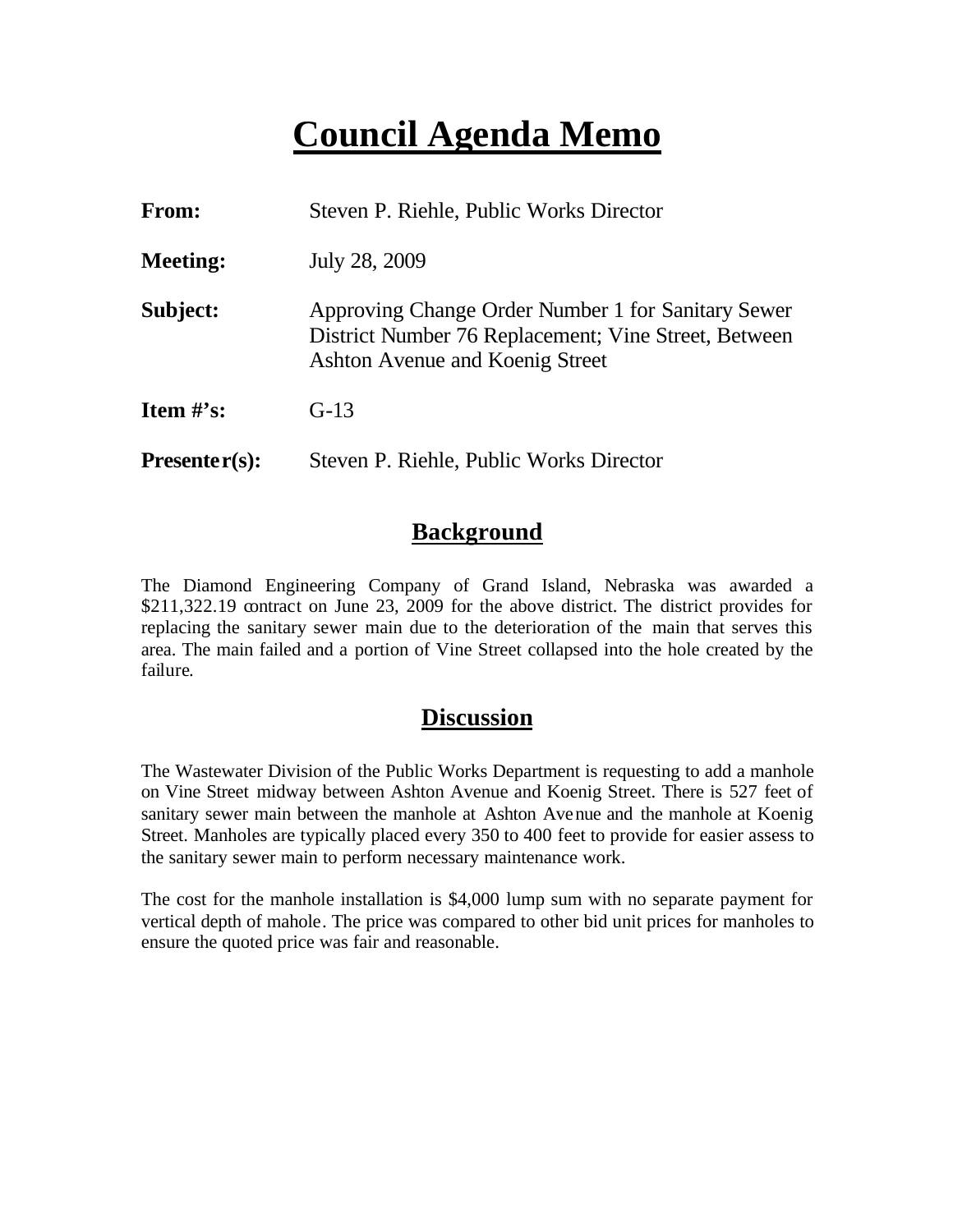### **Alternatives**

It appears that the Council has the following alternatives concerning the issue at hand. The Council may:

- 1. Move to approve
- 2. Refer the issue to a Committee<br>3. Postpone the issue to future date
- Postpone the issue to future date
- 4. Take no action on the issue

#### **Recommendation**

Public Works Administration recommends that the Council approve Change Order Number 1 for Sanitary Sewer District No. 76 Replacement on Vine Street, between Ashton Avenue and Koenig Street.

#### **Sample Motion**

Motion to Approve Change Order Number 1.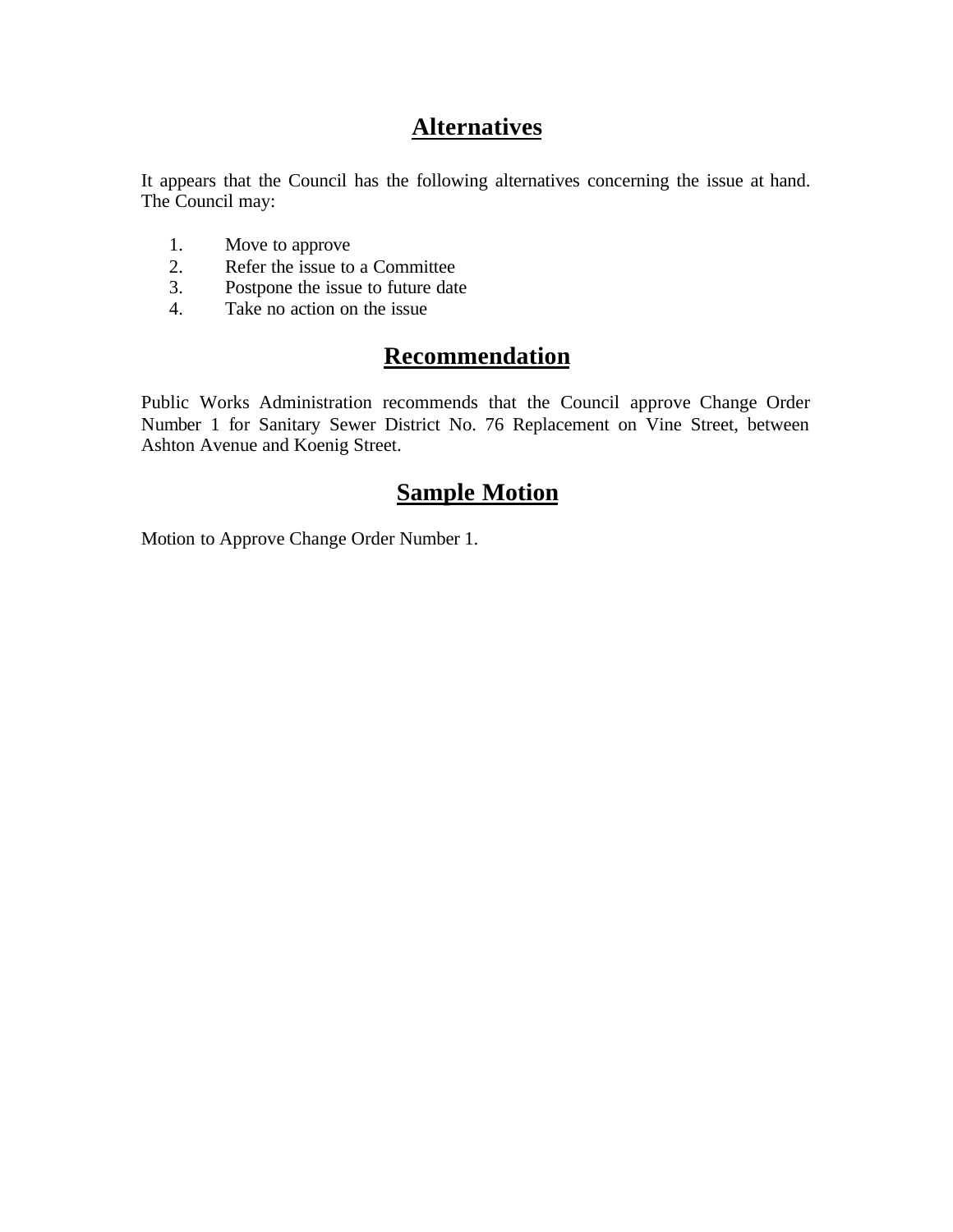| <b>City of Grand Island</b><br>100 East 1st Street<br>Grand Island, Nebraska 68801                 |                                                    | <b>CHANGE ORDER NUMBER 1</b><br>Date of Issuance: July 28, 2009                                |                                        |    |          |  |  |
|----------------------------------------------------------------------------------------------------|----------------------------------------------------|------------------------------------------------------------------------------------------------|----------------------------------------|----|----------|--|--|
|                                                                                                    | and Koenig Street                                  | <b>PROJECT:</b> Sanitary Sewer District No. 76 Replacement; Vine Street, between Ashton Avenue |                                        |    |          |  |  |
|                                                                                                    | <b>CONTRACTOR:</b> The Diamond Engineering Company |                                                                                                |                                        |    |          |  |  |
| <b>CONTRACT DATE:</b> June 23, 2009                                                                |                                                    |                                                                                                |                                        |    |          |  |  |
| To install a sanitary sewer manhole on Vine Street midway between Ashton Avenue and Koenig Street. |                                                    |                                                                                                |                                        |    |          |  |  |
|                                                                                                    | <b>Installation of Sanitary Sewer Manhole</b>      | $1.00$ each                                                                                    | lump sum                               | \$ | 4,000.00 |  |  |
| The changes result in the following adjustment to the Contract Amount:                             |                                                    |                                                                                                |                                        |    |          |  |  |
|                                                                                                    |                                                    |                                                                                                |                                        |    |          |  |  |
|                                                                                                    |                                                    |                                                                                                |                                        |    |          |  |  |
|                                                                                                    |                                                    |                                                                                                |                                        |    |          |  |  |
| <b>Approval Recommended:</b>                                                                       |                                                    |                                                                                                |                                        |    |          |  |  |
| By                                                                                                 | Steven P. Riehle, Public Works Director            |                                                                                                |                                        |    |          |  |  |
|                                                                                                    |                                                    |                                                                                                |                                        |    |          |  |  |
|                                                                                                    | The Above Change Order Accepted:                   |                                                                                                | Approved for the City of Grand Island: |    |          |  |  |
|                                                                                                    | The Diamond Engineering Company<br>Contractor      |                                                                                                | Margaret Hornady, Mayor                |    |          |  |  |

| -<br>B٧ | $\cdots$                     |
|---------|------------------------------|
|         | $\sim$<br>$ -$<br>$ -$<br>-- |

rgaret Hornady, May

RaNae Edwards, City Clerk

Date Date**\_\_\_\_\_\_\_\_\_\_\_\_\_\_\_\_\_\_\_\_\_\_\_\_\_\_\_\_\_\_\_**